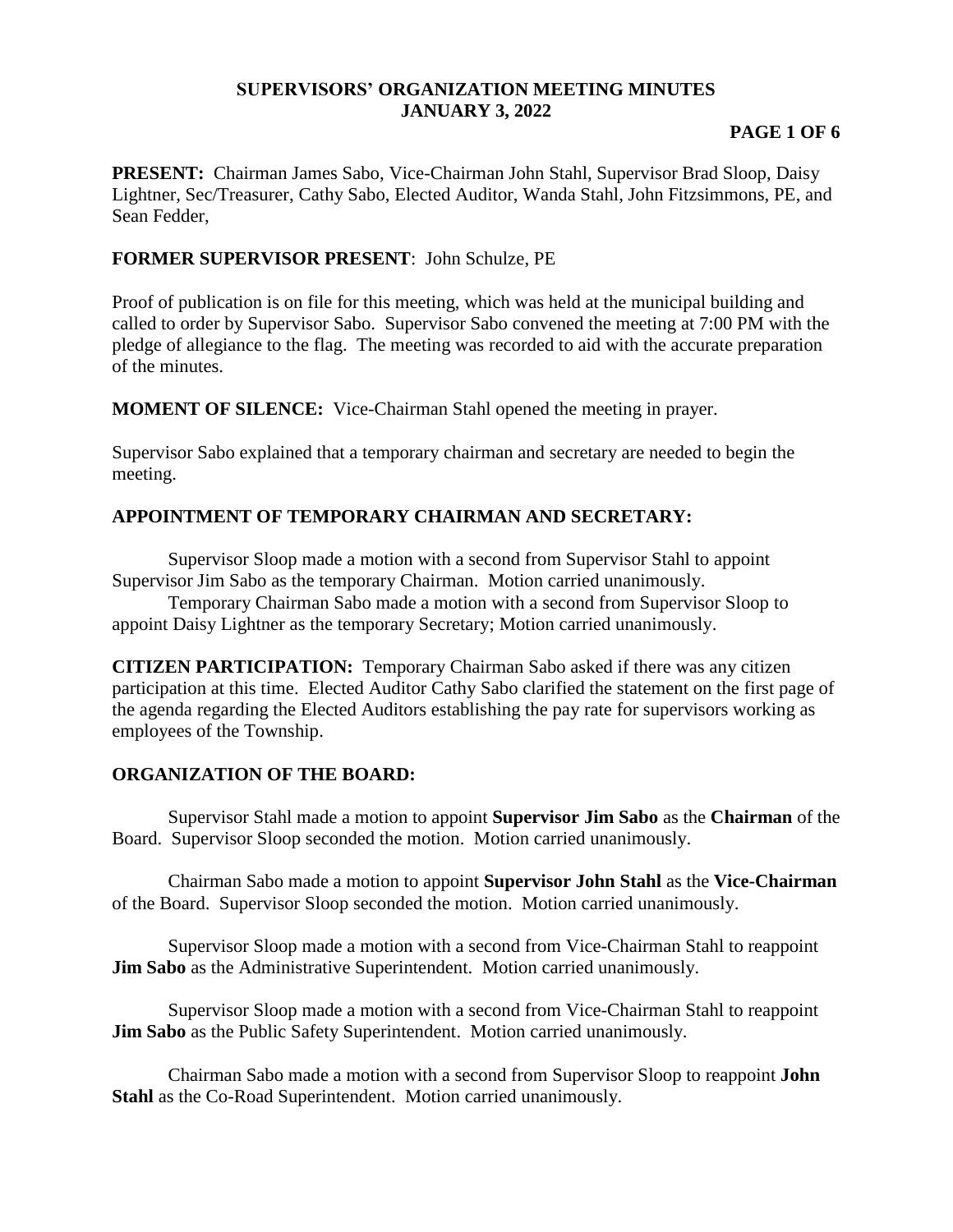Chairman Sabo made a motion with a second from Vice- Chairman Stahl to appoint **Brad Sloop** as the Co-Road Superintendent. Motion carried unanimously.

Chairman Sabo made a motion with a second from Vice- Chairman Stahl to appoint **Brad Sloop** as **the Road Equipment Superintendent**. Motion carried unanimously.

Chairman Sabo made a motion with a second from Supervisor Sloop to reappoint **John Stahl** as the **Solid Waste Superintendent**. Motion carried unanimously.

Supervisor Sloop made a motion with a second from Vice-Chairman Stahl to reappoint **Jim Sabo** as the **Building & Grounds Superintendent**. Motion carried unanimously.

Supervisor Sloop made a motion to reappoint **Robert Lightner** as **Vacancy Board Chairman**; Vice-Chairman Stahl seconded the motion. Motion carried unanimously.

**APPOINTMENT INDEPENDENT AUDITORS:** Proof of publication is on file to appoint an independent auditing firm for the fiscal year 2021. Chairman Sabo made a motion to adopt **Resolution 22-01**, which appoints the firm of **Smith, Elliott, Kearns and Company, LLC with Craig Witmer, CPA** to perform an annual audit for the fiscal year beginning in January 2021 and ending in December 2021. Supervisor Sloop seconded. Motion carried unanimously.

**APPOINTMENT TO ELECTED AUDITOR BOARD:** Chairman Sabo recognized the elected auditors as: Catherine Sabo, Debra Lucas and Vickie Broughton. Chairman Sabo made a motion with a second from Supervisor Sloop to authorize the elected auditors to conduct an audit of the local elected tax collector, Rebecca Schulze, for the fiscal year 2021; and, as regulated by the Second Class Township Code, to establish the pay rate of supervisors working as employees of the Township for 2022. Motion carried unanimously.

### **THE FOLLOWING APPOINTMENTS OR REAPPOINTMENTS WERE MADE:**

Chairman Sabo made a motion with a second from Vice-Chairman Stahl to reappoint **Daisy Lightner** as **Secretary/ Treasurer to the Board.** Motion carried unanimously.

Chairman Sabo made a motion with a second from Supervisor Sloop to retain the **bond for the Treasurer at \$265,000.** Motion carried unanimously.

Chairman Sabo made a motion and Supervisor Sloop seconded to re-appoint **Leonard Sizer** of Frederick Seibert Associates, (FSA) as **Sewage Enforcement Officer and John Madden, PE of** FSA as the alternate SEO**.** Motion carried unanimously.

Upon due consideration, Chairman Sabo made a motion with a second from Vice-Chairman Stahl to adopt **Resolution 21-02**, the Sewage Enforcement Fee Schedule. Motion carried unanimously.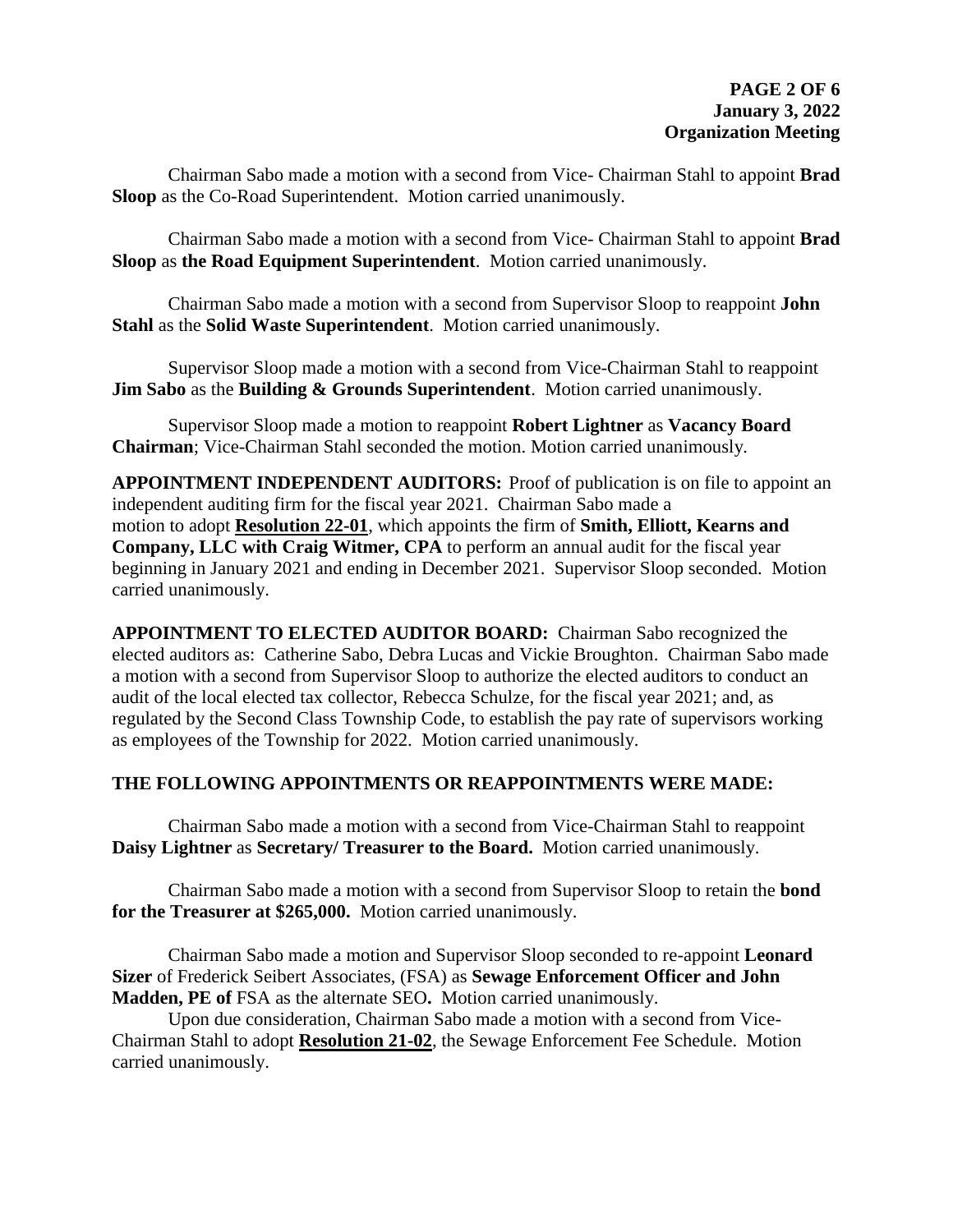Chairman Sabo made a motion with a second from Vice-Chairman Stahl to reappoint **Brian Gilbert** as the **Zoning/Code Enforcement Officer** for Rye Township. Motion carried unanimously.

Chairman Sabo made a motion with a second from Supervisor Sloop to appoint **Daisy Lightner** as the **Zoning Administrative Secretary**. Motion carried unanimously.

Chairman Sabo made a motion with a second from Supervisor Sloop to reappoint **Gordon Warren** as the **Floodplain Administrator** and **Daisy Lightner** as the **Alternate Floodplain Administrator.** Motion carried unanimously.

Chairman Sabo made a motion with a second from Supervisor Sloop to reappoint **Eric Simmons** as the **Driveway Permit/Enforcement Officer** for Rye Township. Motion carried unanimously.

Chairman Sabo made a motion with a second from Supervisor Sloop to reappoint Daisy Lightner as the **representative to the Perry County Council of Governments, (Perry Co COG)** and **Vice-Chairman John Stahl** as the alternate. Motion carried unanimously.

Chairman Sabo made a motion and Supervisor Sloop seconded to reappoint Rebecca Schulze as the **Collector of Act 511 and Per Capita taxes** at **4%** of the amount collected. Motion carried.

Chairman Sabo made a motion with a second from Supervisor Sloop to appoint **Capital Tax Collection Bureau** as the **Collector of Earned Income tax** at **2.00%** of the amount collected and to re-appoint Keystone Collections Group as the **Collector of residential solid waste income** for the year 2021. Motion carried unanimously.

Chairman Sabo made a motion with a second from Supervisor Sloop to reappoint Daisy Lightner as the **Representative and** Nancy Sunday as the **Alternate to the Capital Area Tax Collection Bureau Board, the collector of Earned Income Tax** and to reappoint Daisy Lightner as the **Representative** and Nancy Sunday as the **Alternate to the Perry County Tax Collection Commission**. Motion carried unanimously.

Chairman Sabo made a motion with a second from Vice-Chairman Stahl to reappoint **James Cassidy as the Emergency Management Coordinator, EMC,** and **Michael Rugh as the Assistant Emergency Management Coordinator** for Rye Township. Motion carried unanimously.

Chairman Sabo made a motion with a second from Supervisor Sloop to retain P. Daniel Altland, Esquire as main **Legal Counsel.** Motion carried unanimously.

Chairman Sabo noted that requests for proposal were sent out for the position of T**ownship engineer** for plan reviews. No action was taken. This appointment will be added to the January 24, 2022 meeting agenda.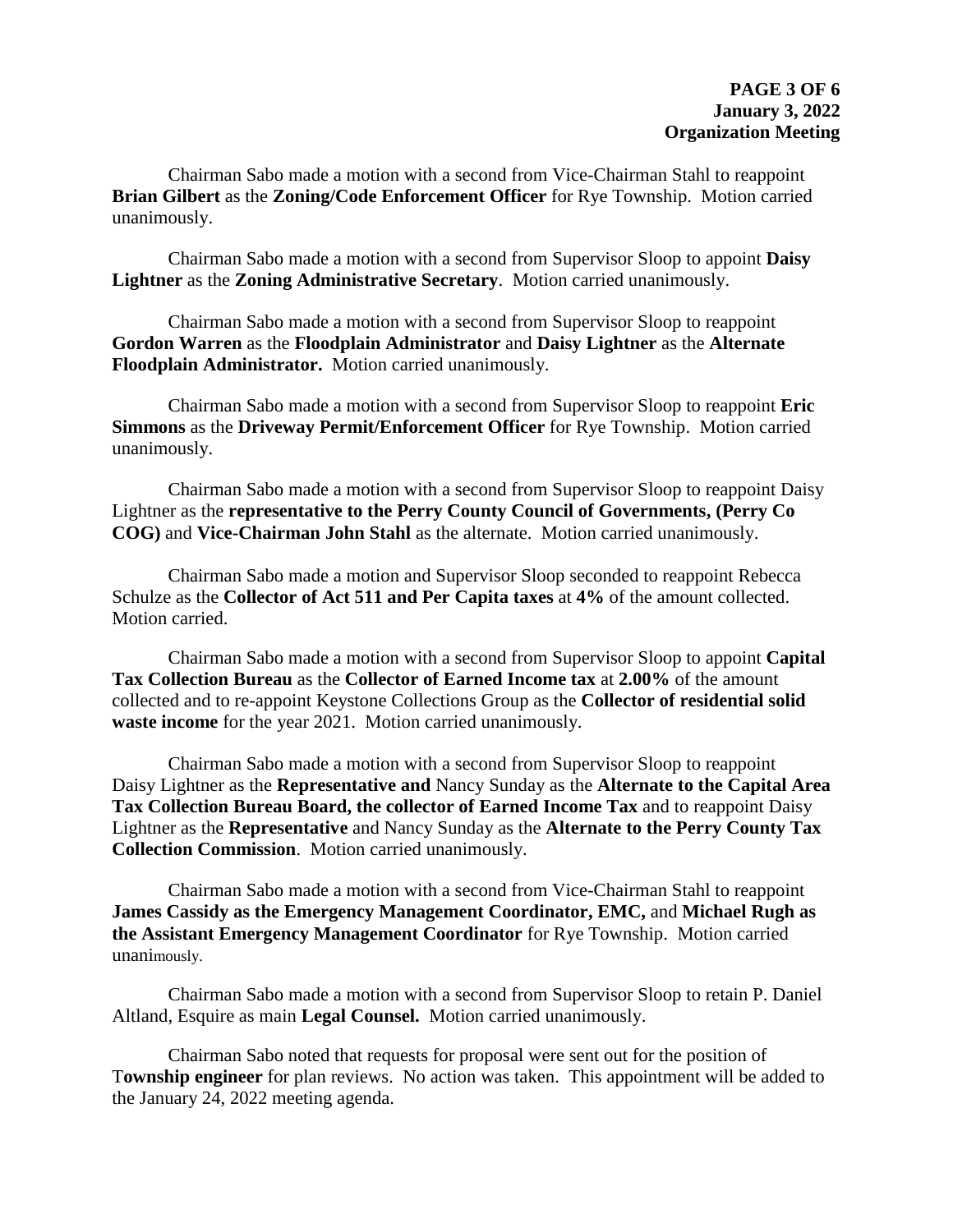Chairman Sabo made a motion with a second from Supervisor Sloop to reappoint the following:

 Ken Quigley and Camille Otto to the **Planning Commission** for an additional four (4) year term through 12/31/2025.

Motion carried unanimously.

Supervisor Sloop made a motion with a second from Vice-Chairman Stahl to reappoint the following **administrative staff for the Planning Commission:**

- Kimberlee Charles as the **Planning Commission Recording Secretary.**
- Daisy Lightner as the **Assistant Planning Commission Recording Secretary**. Motion carried unanimously.

Chairman Sabo made a motion with a second from Supervisor Sloop to reappoint the following:

- John-Thomas Graupensperger to the **Zoning Hearing Board for a five year term** until 12/31/26. (Their next meeting to organize for the year is scheduled for January 13, 2022 at 7:00 PM at the Township building.)
- **William Hol**ley and **Melissa Snyder** to the Park and Recreation Board for a five (5) year term expiring on 12/31/26.
- Daisy Lightner as **Chief Administrative Officer of the Pension Plans**.

Motion carried unanimously.

Chairman Sabo made a motion with a second from Vice-Chairman Stahl to adopt the following Resolutions to select the following as main depositories for Rye Township:

- **Resolution 22-03- Marysville Bank a Division of Riverview Bank,** formerly the First National Bank of Marysville; recently became Mid Penn Bank.
- **Resolution 22-04- Bank of Landisburg, Shermans Dale Branch**
- **Resolution 22-05- Pennian Bank, New Bloomfield Branch**

Motion carried unanimously.

## **CERTIFICATION OF DELEGATES TO CONVENTIONS:**

Chairman Sabo made a motion to certify Chairman Jim Sabo, Vice-Chairman John Stahl, Supervisor Brad Sloop, and Secretary/Treasurer Daisy Lightner as **delegates** to attend the 2022 PSATS Annual Convention to be held in Hershey on April 24-27, 2022. Motion carried unanimously.

Chairman Sabo made a motion with a second from Supervisor Sloop to certify **Jim Sabo** as the **Voting Delegate**. Motion carried unanimously.

Chairman Sabo made a motion and Vice-Chairman Stahl seconded to authorize Chairman Sabo, Supervisor Sloop, Secretary/Treasurer, Daisy Lightner, and Tax Collector Rebecca Schulze, if available, to attend the annual **Perry County Association of Township Officials Convention on a Saturday in 2022**. Date to be determined.Motion carried unanimously.

## **ESTABLISHING OF 2022 MEETING DATES AND TIMES:**

Chairman Sabo made a motion with a second from Supervisor Sloop to establish the following monthly meeting dates and times: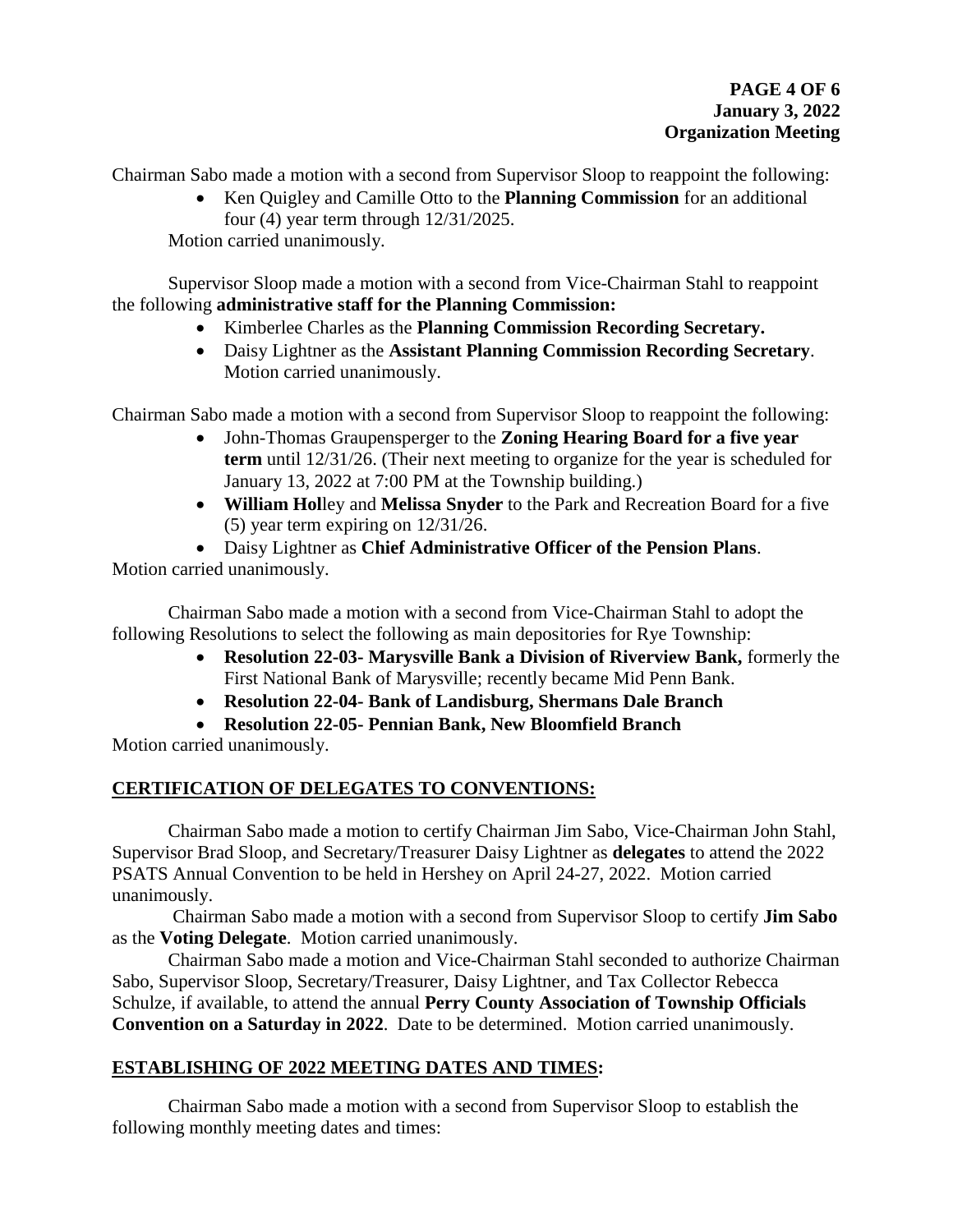**A.** The regular **meeting dates for supervisors' monthly meeting** will be on the **fourth Monday of each month at 7:00 PM,** except for the following when the meeting will be moved to the date established as follows:

November 24 – Thanksgiving - rescheduled to Monday, **November 14, 2022** December 25 -- Christmas - rescheduled to Monday, **December 12, 2022**. Motion carried unanimously.

Vice-Chairman Stahl made a motion with a second from Supervisor Sloop to establish the following:

**B.** Additional Supervisors' **special workshop meetings** on the second Tuesday morning of the month at **7:30 AM**, as deemed necessary by the Board of Supervisors, except for legal holidays. Motion carried unanimously.

Chairman Sabo made a motion with a second from Supervisor Sloop to establish the following:

**C. 2023 Budget workshops** on the following Thursdays, October 6 and October 20 and November 3, 2022, **at 6:30 PM** at the Township building.

(Nov 3<sup>rd</sup> workshop is only held if deemed necessary).

Motion carried unanimously.

Supervisor Sloop made a motion with a second from Vice-Chairman Stahl to establish the following:

**D**. **Bulk Spring Clean-up dates are:** Friday, May 6 and Saturday, May 7, 2022 Motion carried unanimously.

# **ESTABLISHING PAYROLL POLICIES:**

Chairman Sabo made a motion to continue the same policy to authorize the Secretary/ Treasurer to **prepare and disburse payroll** at 1:45 PM on Wednesday following the end of each two-week pay period. Vice-Chairman Stahl seconded; motion carried unanimously.

## **AUTHORIZING INTERIM BILL PAYMENTS:**

Chairman Sabo made a motion with a second from Supervisor Sloop to approve/authorize the Secretary/Treasurer to prepare and pay interim invoices received, the beginning of the month, especially those with time sensitive pay dates or those that will receive discounts if paid early with three signatures required as is the policy on all checks to include two board member's signatures plus the Treasurer's signature. Motion carried unanimously.

# **SET APPROVED RATE FOR REIMBURSEMENT OF PRIVATE VEHICLE**

Chairman Sabo made a motion and Supervisor Sloop seconded to **reimburse an employee for private vehicle use** when on Township business in 2022 at the IRS approved rate of \$.585 cents per mile. Motion carried unanimously.

**APPROVAL AND PAYMENT OF THE BILLS:** The Secretary/Treasurer provided two separate General Fund check registers: one for the final December expense checks for 2021 and one for January 2022 checks as follows:

2021 General Fund checks #s 17222 -17243 in the amount of \$ 48,137.13. 2022 General Fund checks #s 17244-17245 in the amount of \$ 714.97.